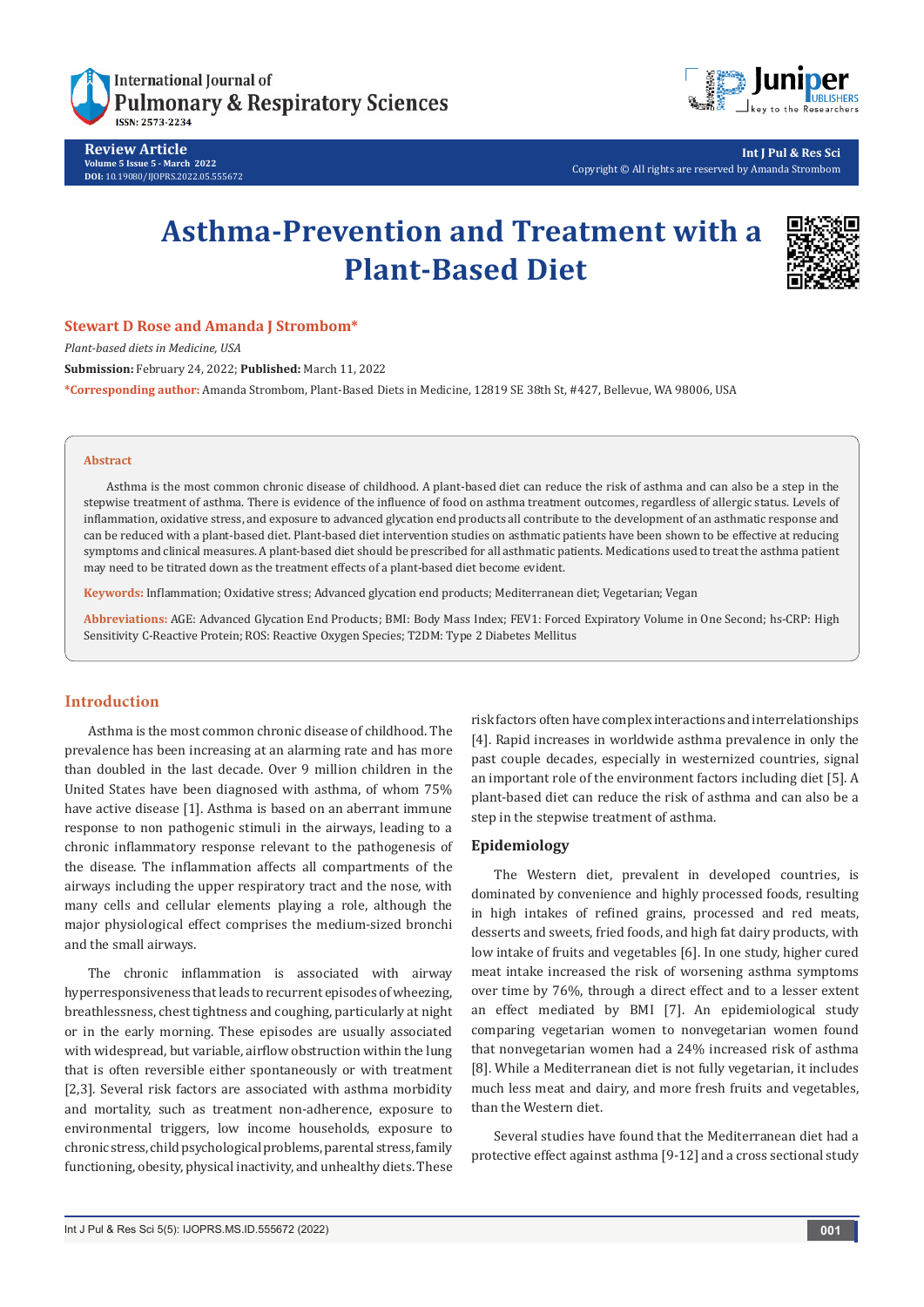showed that high adherence to the Mediterranean diet increases the likelihood of asthma being under control in adults [13].

Type 2 diabetes often presents as a comorbidity of asthma. Longitudinal observational studies have found a risk of between 21% and 37% of the incidence of Type 2 Diabetes Mellitus (T2DM) in adults with self-reported asthma [14-16]. Thomsen et al. observed an almost doubled asthma risk in patients with T2DM compared to individuals without T2DM in a large study among Danish twins [17]. Using administrative data from veterans' hospitals, Hashemzadeh and Movahed [18] found that asthma was present in 4.5% of patients with T2DM vs. 2.9% in the control group, regardless of other comorbid conditions. Those following a plant-based diet have a 78% reduction risk of Type II diabetes mellitus (T2DM) [19].

Obesity alone also has a significant impact on asthma risk, phenotype, and prognosis. Epidemiological studies have clearly demonstrated that asthma is more likely to occur in obese patients, and health status is impaired in obese individuals with asthma, with such asthmatics experiencing more symptoms, worse quality of life, increased healthcare use, and increased asthma severity [20,21]. A healthy body mass index (BMI) range is 18-25kg/m². The average BMI on a typical American Diet is 28.8  $kg/m<sup>2</sup>$ , whereas the average BMI on a vegan diet is 23.6kg/m<sup>2</sup> [22] Vegans have a 65% decreased risk of being overweight or obese [23].

Vegetarian children also have a lower BMI than their meateating counterparts, with the average BMI of a vegetarian child being  $17.3\text{kg/m}^2$  at age 6-11, compared to  $18.5\text{kg/m}^2$  for a non-vegetarian child, and  $20.0$ kg/m<sup>2</sup> at age 12-18, compared to  $22.3\text{kg/m}^2$  for a non-vegetarian child [24]. With the reduced risk of obesity, one would expect the risk of asthma to be reduced for those on a vegetarian diet as well. Indeed, the prevalence of current wheezing was significantly lower in children on a vegetarian diet. The effect was especially strong in girls [25]. One study found that frequent consumption of vegetables and grains, and low consumption of dairy products, is associated with lower plasma levels of IL-17F cytokine and decreased risk of childhood asthma [26].

# **Pathophysiology**

Although asthma has long been considered a single disease, recent studies have increasingly focused on its heterogeneity [27]. The pathophysiology of asthma is complex, involving various hostenvironment interactions occurring at various scales, from genes to organs [28]. The characterization of this heterogeneity has led to the concept that asthma consists of various "phenotypes" or consistent groupings of characteristics [27]. These include syndromes characterized by allergen-exacerbated, nonallergic, and aspirin-exacerbated factors, along with syndromes best distinguished by their pathologic findings (eosinophilic, neutrophilic, pauci-granulocytic), response to therapy

(corticosteroid resistant), and natural history (remodeling prone) [29].

A study by Julia et al. has found that the role of diet may be a key factor influencing the development of allergic diseases [30]. There is evidence of the influence of food on asthma treatment outcomes, regardless of allergic status [31]. Dietary factors show the potential of being directly involved in the pathogenesis of asthma [32,33]. Han et al. [26] observed a positive association between consumption of dairy products and pro inflammatory interleukin (IL)-17F concentrations. The mechanisms by which dairy products may influence the development or course of asthma are not clear but may include responses to milk proteins or milk lipids [34].

## **Inflammation**

Population-based studies showed a correlation between increased levels of serum high sensitivity-CRP (hs-CRP) with a high frequency of airway hyper-responsiveness and low forced expiratory volume in one second (FEV1) among asthmatics without heart disease [35]. One study found that serum concentrations of hs-CRP were significantly increased in asthmatic patients, and in steroid-native patients it partly correlated with FEV1 and numbers of sputum eosinophils. This suggests that serum hs-CRP can indirectly indicate the degree of airway inflammation [36].

Another study showed a negative correlation between FEV1 and haptoglobin level in men [38]. This relationship indicates that with increasing severity of disease and further reduction of FEV1, the inflammatory process and its serum markers will increase. A plant-based diet has been shown to reduce markers of inflammation such as hs-CRP. Lower levels of hs-CRP were found in those following a vegetarian diet for more than 2 years [38,39]. An interventional study found that after 8 weeks on a vegan diet, hs-CRP was reduced 32%, even more than the American Heart Association diet [40].

#### **Oxidative Stress**

Studies have indicated that oxidative stress also plays an important role in the development of asthma [41]. Reactive oxygen species (ROS) present in asthmatic airways are derived from many sources, including exposure to environmental peroxidants, infiltration of inflammatory cells in the airway, metabolic disorders, and decreased levels of cellular antioxidants. Airway oxidative stress also has been associated with declining disease status, poor lung function, and epigenetic changes [42]. A plant-based diet protects against chronic oxidative-stress-related diseases. Dietary plants contain variable chemical families and amounts of antioxidants. Plant antioxidants may contribute to the beneficial health effects of dietary plant foods [43]. On average plant foods provide 11.57mmol/100gm antioxidant content, while animal foods provide only on average 0.18mmol/100gm [43].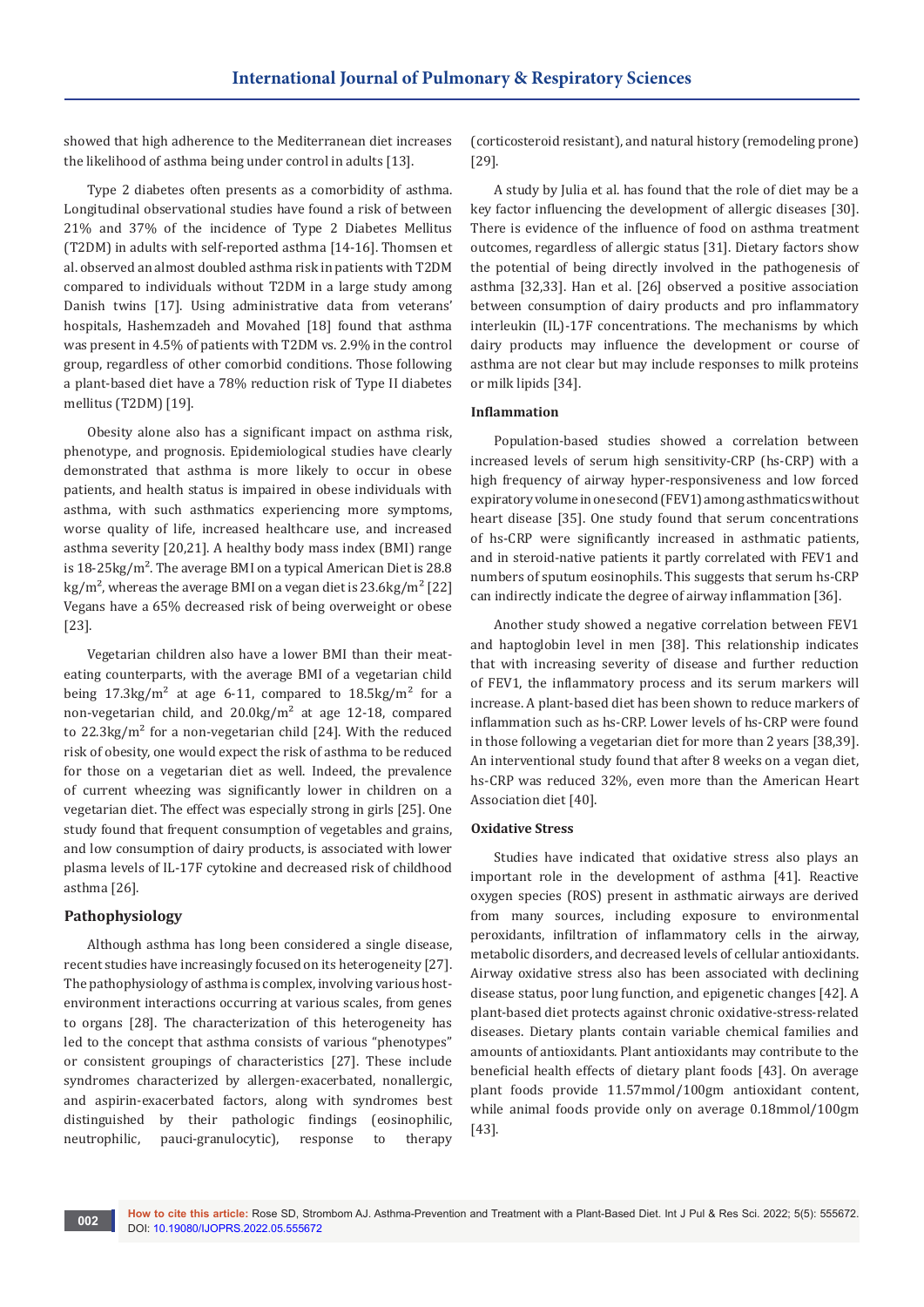# **Advanced Glycation End Products**

Dietary advanced glycation end products (AGEs) are highly oxidant, proinflammatory compounds, with highest levels present in cooked meats [44]. AGEs are ligands for the AGE receptor (RAGE), a pattern recognition and danger signal receptor, with highest expression in the lungs, and an important driving force behind downstream Th-2 inflammation [45]. AGEs directly stimulate the inflammatory response of humans' innate immune cells [46].

In one study, higher AGE intake was significantly associated with increased risk of wheezing, wheeze-disrupted sleep and exercise and wheezing requiring prescription medication [47]. AGEs have higher concentration in meat and dairy than in most plant foods, ranging from butter (26,480 units/100gram), chicken broiled, (8,299 units/100gram) and McDonald's Hamburger (5,418 units/100gram) to a veggie burger (Boca Burger, microwaved) having only 67 units/100gram [44,48,49]. Higher intake of meats was associated with wheeze-disrupted sleep (2.32; 95% CI 1.11 to 4.82) and wheezing requiring prescription medication (2.23; 95% CI 1.10 to 4.54 [47].

## **Intervention**

Several studies have assessed the treatment of asthmatic patients with a plant-based diet. One study with 46 participants, comparing the effects of weight loss achieved by dietary restriction, exercise or a combination on airway inflammation and clinical outcomes in overweight and obese adults with asthma over a 10-week period, found that a reduction of dietary saturated fat intake was associated with a reduction in neutrophilic airway inflammation in asthmatics, compared to those who only exercised [50].

In another study, after 14 weeks, subjects consuming a low-antioxidant diet had a lower percentage predicted forced expiratory volume in 1 second and percentage predicted forced vital capacity than did those consuming the high-antioxidant diet. Subjects in the low-antioxidant diet group had increased plasma C-reactive protein (CRP) at week 14. At the end of the trial, time to exacerbation was greater in the high-antioxidant than in the lowantioxidant diet group, and the low-antioxidant diet group was 2.26 times as likely to have exacerbated symptoms [51].

In a study of 35 asthmatic patients, 20 of whom had been admitted to hospital for acute asthmatic attacks during the past 2 years, and who had suffered from bronchial asthma for an average of 12 years, all receiving long-term medication, were treated with a vegan diet for 1 year. In almost all cases, medication was withdrawn or drastically reduced. There was a significant decrease in asthma symptoms. 71% of patients reported improvement at 4 months and 92% at 1 year. There was a significant improvement in a number of clinical variables including vital capacity, forced expiratory volume at one second, and physical working capacity, as well as a significant change in various biochemical indices as

haptoglobin, IgM, IgE, sed rate (ESR), cholesterol, and triglycerides in blood [52]. These studies show that a plant-based diet may be an efficacious treatment or adjunct treatment for asthma.

### **Clinical Considerations**

Asthma is a chronic disease requiring ongoing and comprehensive treatment aimed at reducing the symptom burden (i.e. good symptom control while maintaining normal activity levels), and minimizing the risk of adverse events such as exacerbation of symptoms, fixed airflow limitation and treatment side effects [2, 53]. Asthma treatment is based on a stepwise approach. The management of the patient is control-based; that is, it involves an iterative cycle of assessment (symptoms, risk factors, etc.), adjustment of treatment (i.e. pharmacological, nonpharmacological and treatment of modifiable risk factors) and review of the response (symptoms, side effects, exacerbations, etc.) [53].

Pharmacologic treatment with beta-agonists for intermittent asthma and inhaled corticosteroids and a combination of inhaled corticosteroids and long-acting beta-2 agonists for persistent asthma are recommended. Additional and alternative treatments with leukotriene modifiers, anticholinergics, biologics, and bronchial thermoplasty are also available [54]. A plant-based diet should be prescribed for all asthma patients. Medications used to treat the asthma patient may need to be titrated down as the treatment effects of a plant-based diet become evident. When treating patients with common comorbidities such as type II diabetes or coronary artery disease, medications specifically for these conditions will also need to be titrated as the treatment effects on these comorbidities become evident. For instance, plant-based diet is more efficacious in treating type 2 diabetes and as efficacious as Lovastatin in treating hypercholesterolemia [19, 55].

# **Discussion**

Asthma is a chronic disease and has an effect on quality of life for the patient. The cost of treatment can be considerable, especially over time and for the uninsured or under-insured. Treating the patient with a plant-based diet can reduce symptoms, the need for medication and, for adult patients, prevent and treat common comorbidities. While medication will always have its place, a plant-based diet can be a valuable adjunct to standard care or, in some cases, a monotherapy. This is especially the case considering that it has no adverse reactions or contraindications. Vegetarian and vegan diets are no longer out of the mainstream of awareness, as was the case many years ago, and a plant-based diet cost no more than a meat-centered one. It can therefore be offered as a treatment to all patients.

One weakness of this review is that many studies do not differentiate between different phenotypes of asthma. Therefore, we cannot tell if a plant-based diet is a more efficacious in preventing or treating some phenotypes than others.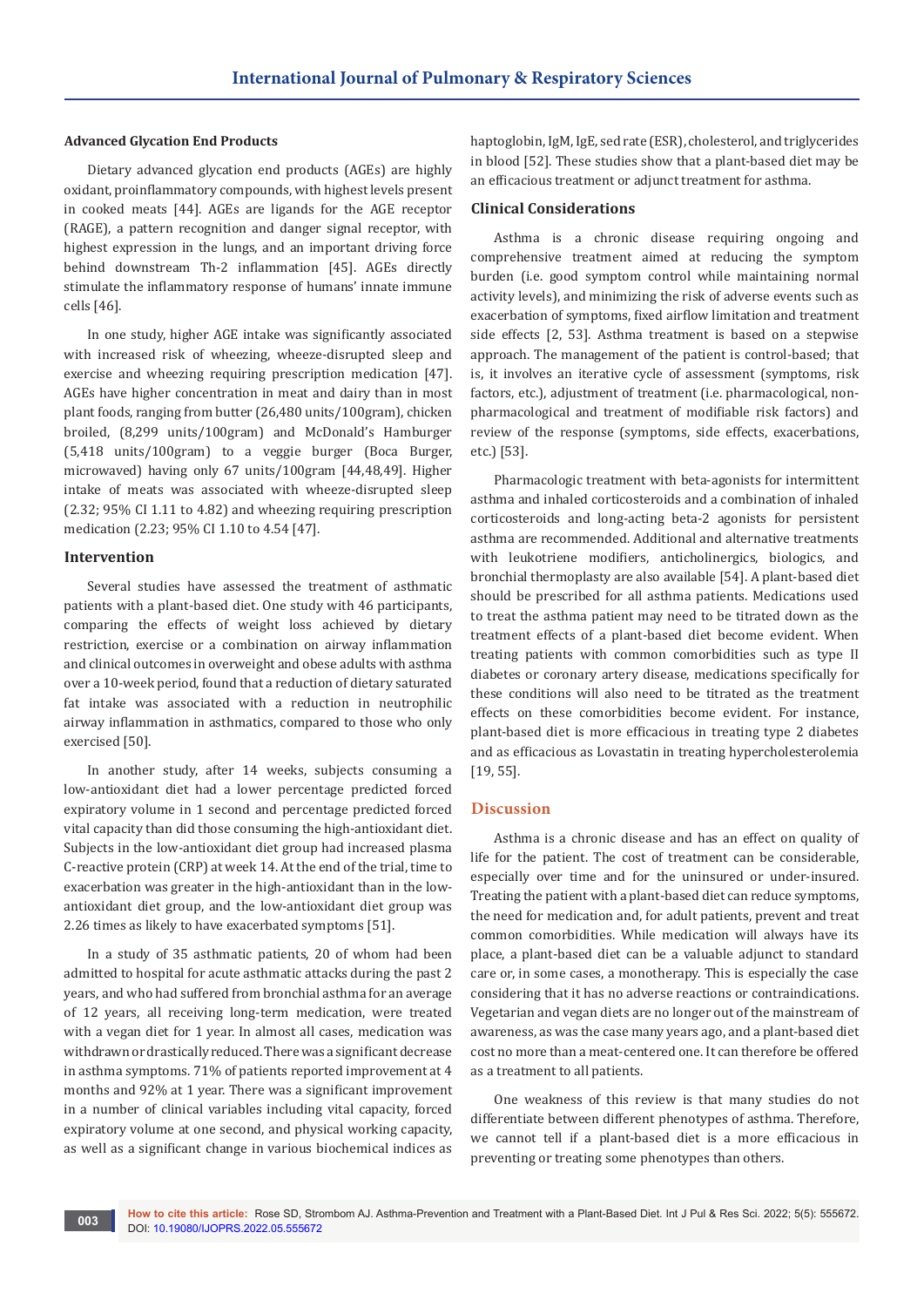## **References**

- 1. [Toskala E, Kennedy D \(2015\) Asthma risk factors. Int Forum Allergy](https://pubmed.ncbi.nlm.nih.gov/26335830/)  [Rhinol 5 Suppl 1\(Suppl 1\): S11-S16.](https://pubmed.ncbi.nlm.nih.gov/26335830/)
- 2. Global Initiative for Asthma (GINA) (2017) Global Strategy for Asthma Management and Prevention. Bethesda: US Department of Health and Human Services; GINA.
- 3. [Bjermer L \(2001\) History and future perspectives of treating asthma](https://pubmed.ncbi.nlm.nih.gov/11575891/)  [as a systemic and small airways disease. Respir Med 95\(9\): 703-719.](https://pubmed.ncbi.nlm.nih.gov/11575891/)
- 4. [Oland AA, Booster GD, Bender BG \(2017\) Psychological and lifestyle](https://pubmed.ncbi.nlm.nih.gov/29075362/)  [risk factors for asthma exacerbations and morbidity in children. World](https://pubmed.ncbi.nlm.nih.gov/29075362/)  [Allergy Organ J 10\(1\): 35.](https://pubmed.ncbi.nlm.nih.gov/29075362/)
- 5. [Cooper P, Rodrigues L, Cruz A, Barreto M \(2009\) Asthma in Latin](https://pubmed.ncbi.nlm.nih.gov/19076533/)  [America: a public heath challenge and research opportunity. Allergy](https://pubmed.ncbi.nlm.nih.gov/19076533/)  [64\(1\): 5-17.](https://pubmed.ncbi.nlm.nih.gov/19076533/)
- 6. [Hu FB \(2002\) Dietary pattern analysis: A new direction in nutritional](https://pubmed.ncbi.nlm.nih.gov/11790957/)  [epidemiology. Curr Opin Lipidol 13\(1\): 3-9.](https://pubmed.ncbi.nlm.nih.gov/11790957/)
- 7. [Li Z, Rava M, Bedard A, Dumas O, Garcia-Aymerich J, et al. \(2017\) Cured](https://pubmed.ncbi.nlm.nih.gov/27999171/)  [meat intake is associated with worsening asthma symptoms. Thorax](https://pubmed.ncbi.nlm.nih.gov/27999171/)  [72\(3\): 206-212.](https://pubmed.ncbi.nlm.nih.gov/27999171/)
- 8. [Knutsen S \(1994\) Lifestyle and the use of health services. Am J Clin](https://pubmed.ncbi.nlm.nih.gov/8172119/)  [Nutr 59\(5 Suppl\): 1171S-1175S.](https://pubmed.ncbi.nlm.nih.gov/8172119/)
- 9. [Chatzi L, Kogevinas M \(2009\) Prenatal and childhood Mediterranean](https://pubmed.ncbi.nlm.nih.gov/19689832/)  [diet and the development of asthma and allergies in children. Public](https://pubmed.ncbi.nlm.nih.gov/19689832/)  [Health Nutr 12\(9A\): 1629-1634.](https://pubmed.ncbi.nlm.nih.gov/19689832/)
- 10. [Rice J, Romero K, Galvez DR, Meza C, Bilderback A, et al. \(2015\)](https://pubmed.ncbi.nlm.nih.gov/26335393/)  [Association between adherence to the Mediterranean diet and asthma](https://pubmed.ncbi.nlm.nih.gov/26335393/)  [in Peruvian children. Lung 193\(6\): 893-899.](https://pubmed.ncbi.nlm.nih.gov/26335393/)
- 11. [Papamichael M, Itsiopoulos C, Susanto N, Erbas B \(2017\) Does](https://pubmed.ncbi.nlm.nih.gov/28803594/)  [adherence to the Mediterranean dietary pattern reduce asthma](https://pubmed.ncbi.nlm.nih.gov/28803594/)  [symptoms in children? A systematic review of observational studies.](https://pubmed.ncbi.nlm.nih.gov/28803594/)  [Public Health Nutr 20\(15\): 2722-2734.](https://pubmed.ncbi.nlm.nih.gov/28803594/)
- 12. [de Batlle J, Garcia-Aymerich J, Barraza-Villarreal A, Anto J, Romieu](https://pubmed.ncbi.nlm.nih.gov/18782109/)  [I \(2008\) Mediterranean diet is associated with reduced asthma and](https://pubmed.ncbi.nlm.nih.gov/18782109/)  [rhinitis in Mexican children. Allergy 63\(10\): 1310-1316.](https://pubmed.ncbi.nlm.nih.gov/18782109/)
- 13. [Barros R, Moreira A, Fonseca J, de Oliveira J, Delgado L, et al. \(2008\)](https://pubmed.ncbi.nlm.nih.gov/18588559/)  [Adherence to the Mediterranean diet and fresh fruit intake are](https://pubmed.ncbi.nlm.nih.gov/18588559/)  [associated with improved asthma control. Allergy 63\(7\): 917-923.](https://pubmed.ncbi.nlm.nih.gov/18588559/)
- 14. [Mueller NT, Koh WP, Odegaard AO, Gross MD, Yuan JM, et al. \(2013\)](https://pubmed.ncbi.nlm.nih.gov/23260853/)  [Asthma and the risk of type 2 diabetes in the Singapore Chinese Health](https://pubmed.ncbi.nlm.nih.gov/23260853/)  [Study. Diabetes Res Clin Prac 99\(2\): 192-199.](https://pubmed.ncbi.nlm.nih.gov/23260853/)
- 15. [Song Y, Klevak A, Manson JE, Buring JE, Liu S \(2010\) Asthma, chronic](https://pubmed.ncbi.nlm.nih.gov/20926152/)  [obstructive pulmonary disease, and type 2 diabetes in the Women's](https://pubmed.ncbi.nlm.nih.gov/20926152/)  [Health Study. Diabetes Res Clin Prac 90\(3\): 365-371.](https://pubmed.ncbi.nlm.nih.gov/20926152/)
- 16. [Yun HD, Knoebel E, Fenta Y, Gabriel SE, Leibson CL, et al. \(2012\) Asthma](https://pubmed.ncbi.nlm.nih.gov/22980164/)  [and proinflammatory conditions: a population-based retrospective](https://pubmed.ncbi.nlm.nih.gov/22980164/)  [matched cohort study. Mayo Clinic Proceedings 87\(10\): 953-960.](https://pubmed.ncbi.nlm.nih.gov/22980164/)
- 17. [Thomsen SF, Duffy DL, Kyvik KO, Skytthe A, Backer V \(2011\) Risk of](https://pubmed.ncbi.nlm.nih.gov/21083567/)  [asthma in adult twins with type 2 diabetes and increased body mass](https://pubmed.ncbi.nlm.nih.gov/21083567/)  [index. Allergy 66\(4\): 562-568.](https://pubmed.ncbi.nlm.nih.gov/21083567/)
- 18. [Hashemzadeh M, Movahed MR \(2009\) The occurrence of asthma](https://pubmed.ncbi.nlm.nih.gov/19849760/)  [in hospitalized patients with type 2 diabetes mellitus. Intern Med J](https://pubmed.ncbi.nlm.nih.gov/19849760/)  [39\(10\): 699-701.](https://pubmed.ncbi.nlm.nih.gov/19849760/)
- 19. [Strombom A, Rose S \(2017\) The prevention and treatment of Type II](https://medcraveonline.com/EMIJ/the-prevention-and-treatment-of-type-2-diabetes-mellitus-with-a-plant-based-diet.html)  [Diabetes Mellitus with a plant-based diet. Endocrin Metab Int J 5\(5\):](https://medcraveonline.com/EMIJ/the-prevention-and-treatment-of-type-2-diabetes-mellitus-with-a-plant-based-diet.html)  [00138.](https://medcraveonline.com/EMIJ/the-prevention-and-treatment-of-type-2-diabetes-mellitus-with-a-plant-based-diet.html)
- 20. [Weiss S \(2005\) Obesity: insight into the origins of asthma. Nat Immunol](https://pubmed.ncbi.nlm.nih.gov/15908930/)  [6\(6\): 537-539.](https://pubmed.ncbi.nlm.nih.gov/15908930/)
- 21. [Sutherland E \(2014\) Linking obesity and asthma. Ann N Y Acad Sci](https://pubmed.ncbi.nlm.nih.gov/24517401/)  [1311: 31-41.](https://pubmed.ncbi.nlm.nih.gov/24517401/)
- 22. [Tonstad S, Butler T, Yan R, Fraser GE \(2009\) Type of vegetarian diet,](https://pubmed.ncbi.nlm.nih.gov/19351712/)  [body weight, and prevalence of type 2 diabetes. Diabetes Care 32\(5\):](https://pubmed.ncbi.nlm.nih.gov/19351712/)  [791-796.](https://pubmed.ncbi.nlm.nih.gov/19351712/)
- 23. [Newby PK, Tucker KL, Wolk A \(2005\) Risk of overweight and obesity](https://pubmed.ncbi.nlm.nih.gov/15941875/)  [among semivegetarian, lactovegetarian, and vegan women. Am J Clin](https://pubmed.ncbi.nlm.nih.gov/15941875/)  [Nutr 81\(6\): 1267-1274.](https://pubmed.ncbi.nlm.nih.gov/15941875/)
- 24. [Haddad EH, Tanzman JS \(2003\) What do vegetarians in the United](https://pubmed.ncbi.nlm.nih.gov/12936957/)  [States eat? Am J Clin Nutr 78\(3 Suppl\): 626S-632S.](https://pubmed.ncbi.nlm.nih.gov/12936957/)
- 25. Jan RH, Wen SH (2007) The relationship between vegetarian diets and the prevalence of asthma, allergic rhinitis and atopic eczema in Taiwanese school children. Tzu Chi Med J 19(2): 60-65.
- 26. [Han YY, Forno E, Brehm JM, Acosta-Pérez E, Alvarez M, et al. \(2015\)](https://pubmed.ncbi.nlm.nih.gov/26319606/)  [Diet, interleukin-17, and childhood asthma in Puerto Ricans. Ann](https://pubmed.ncbi.nlm.nih.gov/26319606/)  [Allergy Asthma Immunol 115\(4\): 288-293.e1.](https://pubmed.ncbi.nlm.nih.gov/26319606/)
- 27. [Wenzel S \(2012\) Asthma phenotypes: the evolution from clinical to](https://pubmed.ncbi.nlm.nih.gov/22561835/)  [molecular approaches. Nat Med 18\(5\): 716-725.](https://pubmed.ncbi.nlm.nih.gov/22561835/)
- 28. [Papi A, Brightling C, Pedersen S, Reddel H \(2018\) Asthma. Lancet](https://pubmed.ncbi.nlm.nih.gov/29273246/)  [391\(10122\): 783-800.](https://pubmed.ncbi.nlm.nih.gov/29273246/)
- 29. [Borish L, Culp J \(2008\) Asthma: a syndrome composed of heterogeneous](https://pubmed.ncbi.nlm.nih.gov/18681077/)  [diseases. Ann Allergy Asthma Immunol 101\(1\): 1-8.](https://pubmed.ncbi.nlm.nih.gov/18681077/)
- 30. [Julia V, Macia L, Dombrowicz D \(2015\) The impact of diet on asthma](https://pubmed.ncbi.nlm.nih.gov/25907459/)  [and allergic diseases. Nat Rev Immunol 15\(5\): 308-322.](https://pubmed.ncbi.nlm.nih.gov/25907459/)
- 31. [Hijazi N, Abalkhail B, Seaton A \(2000\) Diet and childhood asthma in a](https://pubmed.ncbi.nlm.nih.gov/10950897/)  [society in transition: A study in urban and rural Saudi Arabia. Thorax](https://pubmed.ncbi.nlm.nih.gov/10950897/)  [55\(9\): 775-779.](https://pubmed.ncbi.nlm.nih.gov/10950897/)
- 32. [Asher MI, Montefort S, Bjorksten B, Lai CK, Strachan DP, et al. \(2006\)](https://pubmed.ncbi.nlm.nih.gov/16935684/)  [Worldwide time trends in the prevalence of symptoms of asthma,](https://pubmed.ncbi.nlm.nih.gov/16935684/)  [allergic rhinoconjunctivitis, and eczema in childhood: ISAAC Phases](https://pubmed.ncbi.nlm.nih.gov/16935684/)  [One and Three repeat multicountry cross-sectional surveys. Lancet](https://pubmed.ncbi.nlm.nih.gov/16935684/)  [368\(9537\): 733-743.](https://pubmed.ncbi.nlm.nih.gov/16935684/)
- 33. [Guo CH, Liu PJ, Lin KP, Chen PC \(2012\) Nutritional supplement therapy](https://pubmed.ncbi.nlm.nih.gov/22502622/)  [improves oxidative stress, immune response, pulmonary function, and](https://pubmed.ncbi.nlm.nih.gov/22502622/)  [quality of life in allergic asthma patients: An open-label pilot study.](https://pubmed.ncbi.nlm.nih.gov/22502622/)  [Altern Med Rev 17\(1\): 42-56.](https://pubmed.ncbi.nlm.nih.gov/22502622/)
- 34. [Haas F, Bishop MC, Salazar-Schicchi J, Axen KV, Lieberman D, et al.](https://pubmed.ncbi.nlm.nih.gov/1938769/)  [\(1991\) Effect of milk ingestion on pulmonary function in healthy and](https://pubmed.ncbi.nlm.nih.gov/1938769/)  [asthmatic subjects. J Asthma 28\(5\): 349-355.](https://pubmed.ncbi.nlm.nih.gov/1938769/)
- 35. [Sunyer J, Pistelli R, Plana E, Andreani M, Baldari F, et al. \(2008\)](https://pubmed.ncbi.nlm.nih.gov/18385179/)  [Systemic inflammation, genetic susceptibility and lung function. Eur](https://pubmed.ncbi.nlm.nih.gov/18385179/)  [Respir J 32\(1\): 92-97.](https://pubmed.ncbi.nlm.nih.gov/18385179/)
- 36. [Halvani A, Tahghighi F, Nadooshan H \(2012\) Evaluation of correlation](https://pubmed.ncbi.nlm.nih.gov/22628929/)  [between airway and serum inflammatory markers in asthmatic](https://pubmed.ncbi.nlm.nih.gov/22628929/)  [patients. Lung India 29\(2\): 143-146.](https://pubmed.ncbi.nlm.nih.gov/22628929/)
- 37. [Kauffmann F, Frette C, Annesi I, Oryszczyn M, Dore M, et al. \(1991\)](https://pubmed.ncbi.nlm.nih.gov/1777829/)  [Relationships of haptoglobin level to FEV1, wheezing, bronchial hyper](https://pubmed.ncbi.nlm.nih.gov/1777829/)[responsiveness and allergy. Clin Exp Allergy 21\(6\): 669-674.](https://pubmed.ncbi.nlm.nih.gov/1777829/)
- 38. [Szeto Y, Kwok T, Benzie I \(2004\) Effects of long-term vegetarian diet](https://pubmed.ncbi.nlm.nih.gov/15474873/)  [on biomarkers of antioxidant status and cardiovascular disease risk.](https://pubmed.ncbi.nlm.nih.gov/15474873/)  [Nutrition 20\(10\): 863-866.](https://pubmed.ncbi.nlm.nih.gov/15474873/)
- 39. [Haghighatdoost F, Bellissimo N, Totosy de Zepetnek J, et al. \(2017\)](https://pubmed.ncbi.nlm.nih.gov/28836492/)  [Association of vegetarian diet with inflammatory biomarkers: a](https://pubmed.ncbi.nlm.nih.gov/28836492/)  [systematic review and meta-analysis of observational studies. Public](https://pubmed.ncbi.nlm.nih.gov/28836492/)  [Health Nutrition 20\(15\): 2713-2721.](https://pubmed.ncbi.nlm.nih.gov/28836492/)